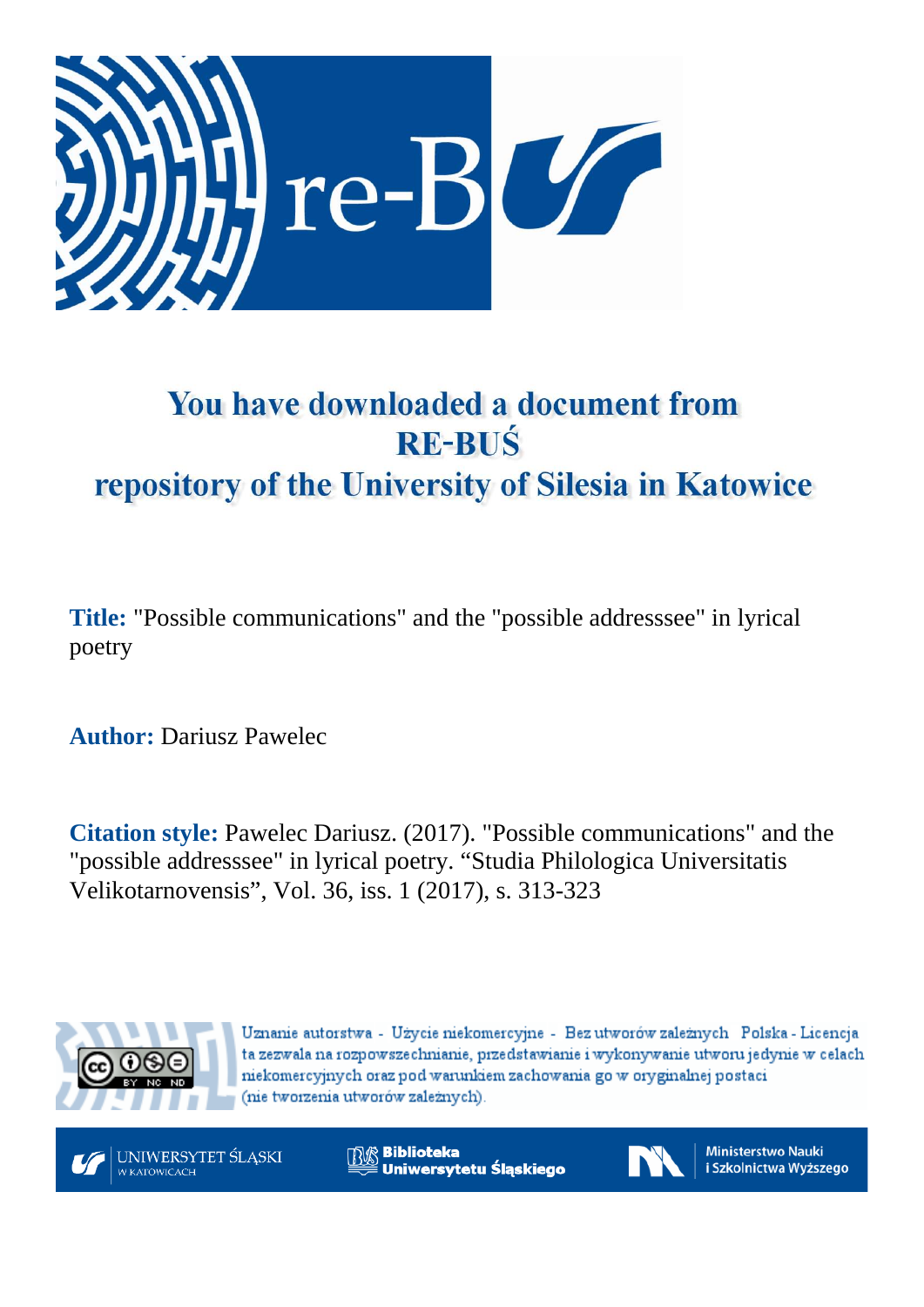### STUDIA PHILOLOGICA UNIVERSITATIS VELIKOTARNOVENSIS

VOL. 36/1 2017 VELIKO TARNOVO

#### **Dariusz PAWELEC**

University of Silesia, Katowice, Poland

### "POSSIBLE COMMUNICATIONS" AND THE "POSSIBLE **ADDRESSEE" IN LYRICAL POETRY**

The article deals with the place of the addressee in the poetics of the lyrical text through the lens of the theory of communication, history of poetry and poetics. As the addressee represented in contemporary poetry is unlikely to reflect any specific model of personality, or a homogeneous cultural type, I have articulated the conceptions of the "possible addressee" and "possible communication" of the literary text. Accordingly, our speaking to "You" does not necessitate a description of his/her image (by analogy to lyrical hero) but the contact as such, i.e. the relation itself. It is then in the wake of this relation that specific poetical aspirations toward the personality of "You" are born. We would not want to read "You" evoked in a poem, even if this is performed as an instance of semantic fulfilment, as a theme. We would rather perceive "You" through the prism of relations through which he/she approaches us, or which lead us to him/her. We wish to apprehend the "content" of the personal relationship in the text as a "place of perpetuating contacts" (Opacki 1995: 172). What is poetical according to the contemporary formula of the addressee-oriented poetry is transposed from "communiqué" to "contact" (the content of the intricate formula "toward You").

**Keywords:** possible addressee, possible communication, addressee-oriented poetry

#### **1. Who are You?**

Who are You? The question might be most conveniently answered in Hans Georg Gadamer's words "You is the one addressed by speech "(Gadamer 1993). In this self-evident, as it seems, answer, it is somehow impossible not to notice the disappearance of the "speaking I person" However, we take it for granted that what actually determines the status of language as means of communication, is the presence of two speakers. In the classical addresser/addressee approach to a speech act, which, according to Roman Jakobson, falls into six constitutive factors, everything starts with the addresser who speaks to the addressee (Jakobson 1960). On the level of a particular text one may even speak of a presupposed superiority of "I": "neither *you* nor *he* are there in their own right but are created in the speech act of the subject." It is the attitude of "I" that is responsible for a "semantic fulfillment of particular personal forms appearing in a given articulation." (Okopień-Sławińska 1998 : 68).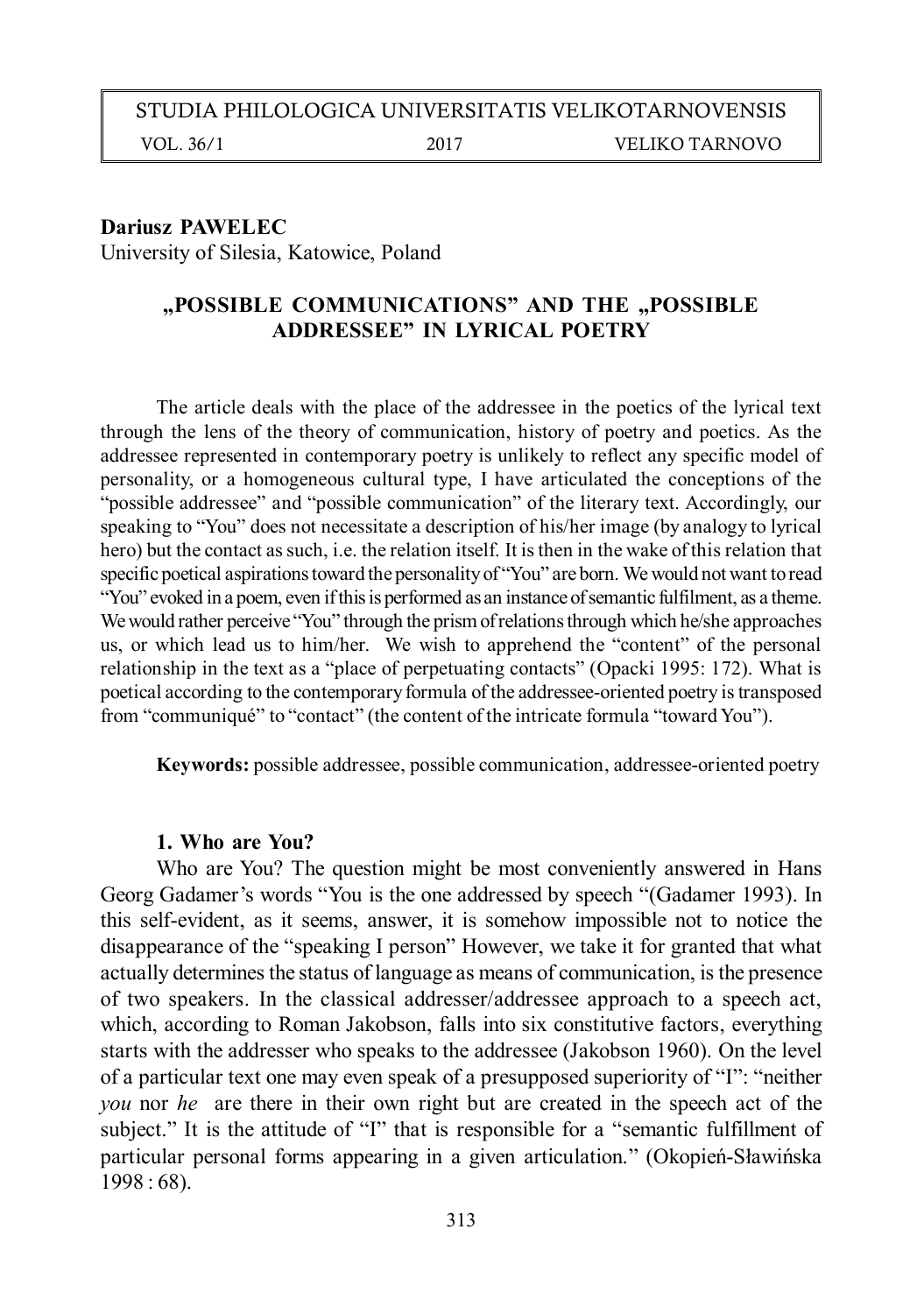Assuming therefore that "You is the one addressed to by speech" (the addresee of speech), we are looking for some legitimation for avoiding the authority of the "speaker I" which assigns the place for things in the poem's structure and places itself in the midst of the created world. To recognise the allocutionary character of language, it is necessary to take note of the world around "you".

## **2. The addressee as an aspect of the communicative theory of the literary work**

#### **2.1. Addressee – receiver – reader**

Posing the question of You present in a literary work should begin with a terminological explanation. The reflection concerning "the communicative dimension of the morphology of the literary work" is usually undertaken as part of a wider research of the reception and the receiver of the literary text. The interchangeable key concepts relevant to the problem of reception are "addressee", "receiver" and "reader" whose stricter meaning is determined by appropriate adjectives the application of which hinges on the level of communication the three concepts appear in. The extra-textual roles of "receptive instances" are branded by the standard names "addressee" or "reader", the latter may also figure as "real" or "concrete" reader. One should also take notice of the problem of terminological excess which is connected with the surplus of "infra-textual instances". These deploy both the term "receiver" ("potential", "immanent", "virtual", "implicated", "assumed") and "reader" ("ideal", "intended", implicated", "model"). Finally, there is the "addressee" which also lacks terminological homogeneity and adapts epithets from the former two categories.

The three concepts applied in the context of You function within a symmetrical system of "personal relations", creating a hierarchical set of pairs with appropriate names for "I". The whole disciplines the "order of reversed symmetry", which implies that "the addressing structure of a literary work finds its analogon in the receptive one" (Okopień-Sławińska 1998 : 113). One owes the exactness with which this symmetry was treated to the linguistic theory of Emil Benveniste who claimed that "I" and "you" are "mutually interchangeable forms": "I" defines as "you" the one who signifies himself as "I" (Benveniste 1966 : 230–231). As a result, combining "the names for I" with the formerly-evoked "names for you", we are left with the so-called "scheme of role distribution in literary communication", which reflects the subtle differentiation of stratification of the particular transmissive-receptive figures. In practice, all this "geology" serves to indicate separate levels of interpretation and study of a literary work.

#### **2.2. The "represented addressee" or the "possible addressee"?**

It seems indispensable to separate the "represented addressee" in the text from the "virtual receiver" and the "reader". For strictly speaking, all immediate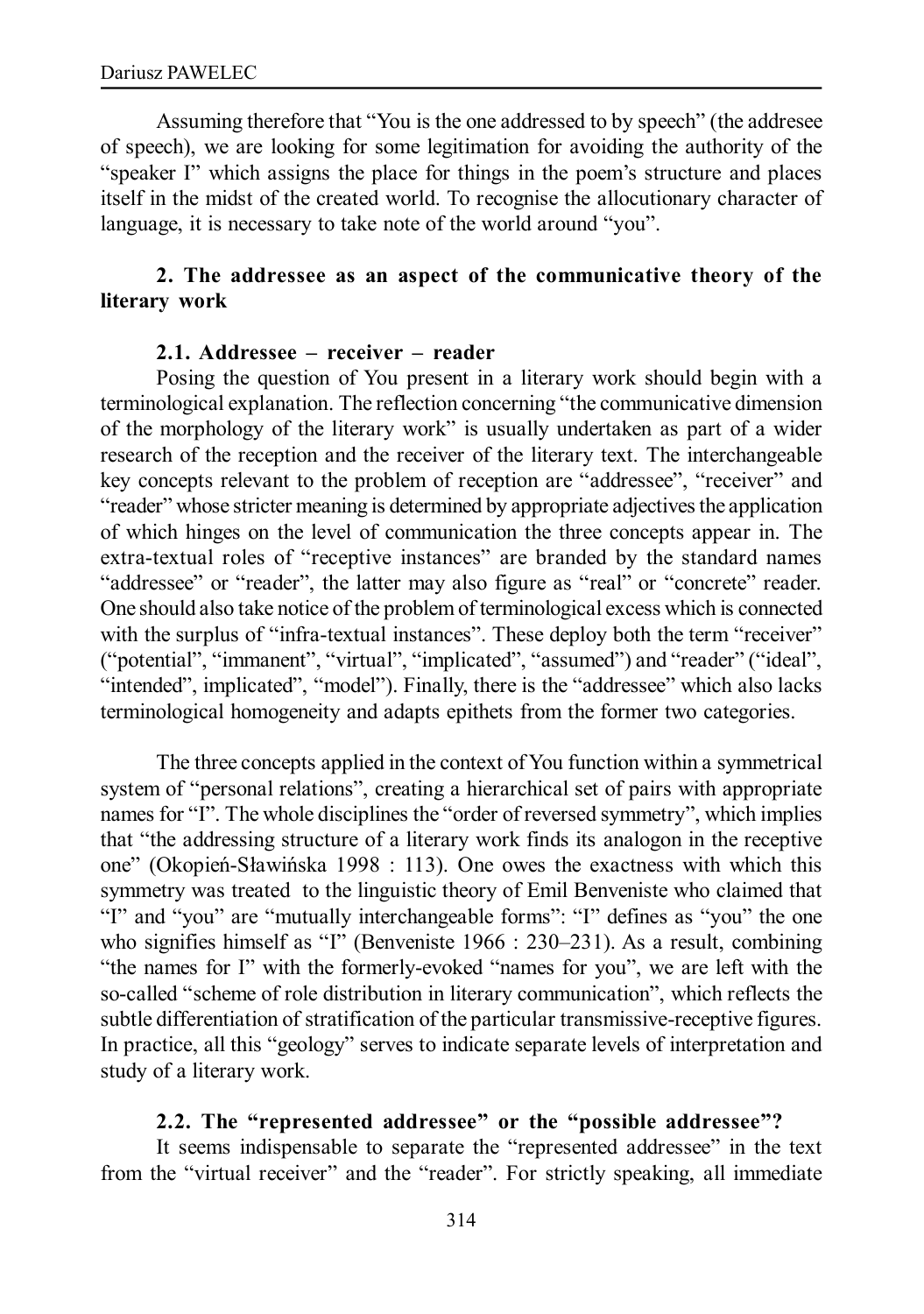invocations of You in the poem can by no means refer to the "virtual receiver" or the "reader". This is this very much the case, even if immediate language signals should prompt us to assert the contrary. The "presented addressee", potentially also the "presented reader", does not stand in for the immanent "receiver", as nowhere in the structure of the work are they identical with each other. The former remains, if one recalls Bakhtin, "a conventional image of the addressee", emerging from the "arbitrary utterances addressed to the reader, the listener, or the descendants, etc." (Bakhtin 1986 : 400–401) Paradoxically, the falsity of such an identification of the addressee, the receiver and the reader is clearly suggested by those texts which do not address a "reader" but represent a generalised addressee or a common man, the non-concretised **other** who can be recognised in the extra-temporal "everyman" – (Bakhtin 1986 : 396). The role of such lyrical You, theoretically at least, could be assumed by any reader – "the universal man". Naturally, the "extra-temporality" of this "everyman" disappears as the addressee gets involved in his socio-historical context as a "literary form" which must respect the principles of the "movement of convention." "The universal addressee" therefore remains forever a utopian project which expresses a historically determined way of understanding the common and the universal.

The concept of "represented addressee" which has been widely popularised in literary theory ceases to be adequate in identifying the phenomenon it wants to signify. One should rather look on the appearance of You in a poem as, first and foremost, a relation which is not identical with thematisation, that is to say, thematisation as speaking about an addressee who often remains an "unspeakable being". One should apply more convenient terms like the "convoked addressee" or the "invoked addressee", which leads us to the conception of the "possible addressee".

The "mutual reversibility" of the forms "I" and "you" cannot concern "the level of literary representation" of the work. The linguistic communicative facsimile ceases to be valid on this level first and foremost because of the position of the addressee. From the point of view of a pragmatic interpretation of the work, the difference between linguistic and literary communication is revealed exactly through the impossibility of "swapping the roles" of the speaking subject and the addressee, which is the case in a common linguistic contact. In other words, the position and especially the constitution of the addressee in literature is not at all connected with an actual communicative task. In this sense, structurally speaking, we are dealing with an "asymmetrical dialogue", which is particularly conspicuous in poems, that use the convention of approaching an addressee who is not a person.

# **3. The functioning of a speech act in poetical communication.**

# **3.1. Intertextuality**

The cases of the "categorically irreversible communication" inevitably lead us to the question of intertextuality and, consequently, to fictionalisation of the use of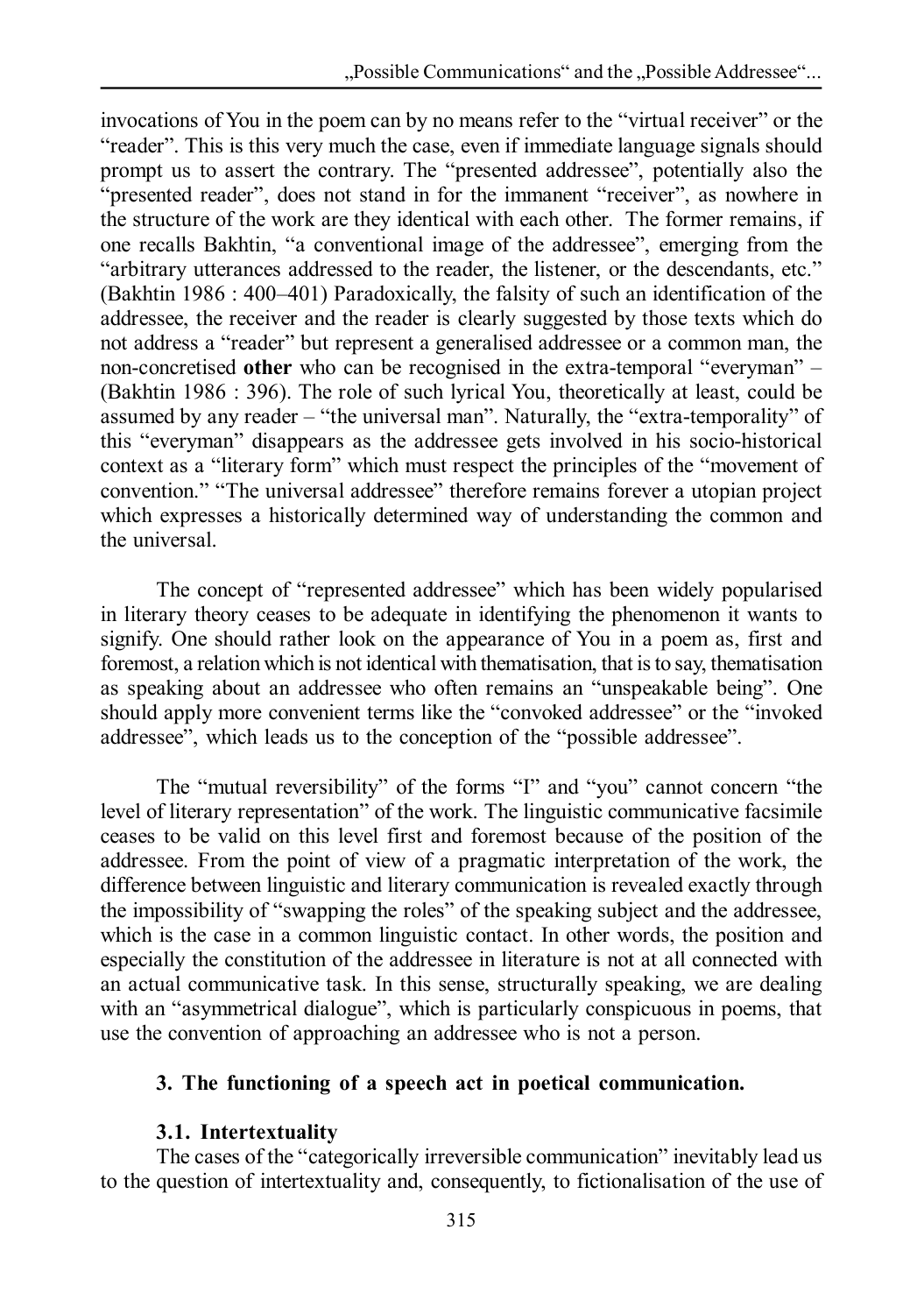language in literature, an important quandary in the theory of speech acts.<sup>1</sup> What is at stake in fictionalisation is the imitation of the actual language practices in literature. It is, according to Maria Renata Mayenowa, "the portrayal of real sections of communication" (Mayenowa 1987 : 21). Awareness of the mimetic character of poetical sentences reminds us of the necessity of taking them in inverted commas. "The level of literary representation" considered in the perspective of language mimesis reveals therefore the illusory character of the communicative situation presented in a poetical work. It would seem appropriate to cite Richard Ohmann, who posits that "the illocutionary act which operates within one reality does not exist in another" (Ohmann 1973).

For this reason, or rather, because of the illusory character of the "communicative intention" within the smallest sentence base of the "literary representation", which results in the absence of an internal "communicative task", a simple analogy between speech and the literary work cannot yield a satisfactory description of the relation  $I - You$ .

The case in point here is not analogy but a differentiation which distinguishes between utterance as such and utterance-as-a-literary-work which "feigns a speech act", as we would put it in terms of a mimesis-orientated discourse. This differentiation can be also likened to the opposition between "meaning" and "sense", which can be clarified by Paul Valéry's notion of "normal" illocution: "I am talking to you, and if you have understood my words, these words have lost their being" (Valéry 1971 : 106).

The grammatical You evoked on the level of a particular sentence (single speech act) conveys the "meaning" of this form, which includes for instance interchangeability between you and "I" which is simultaneously realised as an irreversible disappearance of the words of the speaking subject (the words replaced by a replica or provoked by the action of the addressee). This process is described by the famous metaphor of communication as a "trite coin" (Valéry 1971 : 106). If (all) this happens within a literary imitation of a speech act, the convoking of a person nevertheless does not convert him or her into "some I". The subject's sentence does not disappear although it has ceased to "serve its communicative purpose", I quote Paul Valéry, "for I want to go on living, but to live a completely different life" (Valéry 1971 : 106). Likewise You, constituted by each expression directed to it, persists and imbues the totality of the literary address with its sense and can be understood independently of the subject's "egocentrism".

Let's recall at this point Bakhtin's philosophical ventures into dialogical relations:

The whole utterance is no more a unit of language (it is not a unit of a "stream" or a "chain of speech), but it is a unit of linguistic communication, not imbued

<sup>&</sup>lt;sup>1</sup> I refer to J.L. Austin's speech acts theory as discussed by J. R. Searle, R. Ohmann, and M.C. Beardsley.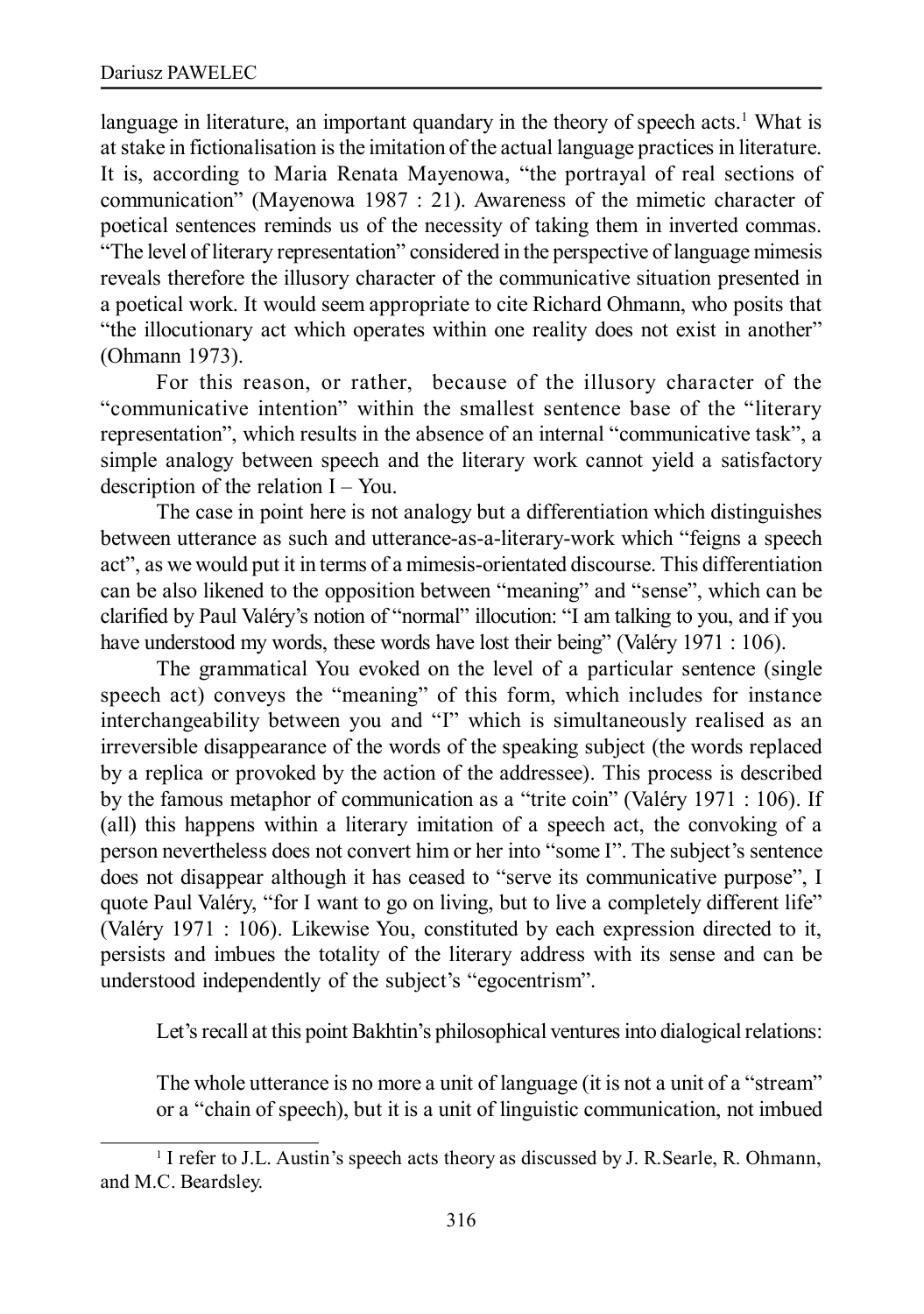with **meaning** but **sense**, that is, the so-called total sense referring to value – truth, beauty etc. – which requires the understanding of the opinion-making respondent. The co-responding understanding of the totality of speech always has a dialogical character" (Bakhtin 1986 : 435).

The speech act in poetry, when it becomes a part of the literary address, "takes on a certain value" but it does so "at the cost of **losing its own meaning**" (Valéry 1971: 106). Following the "sense" for that matter means having to distance oneself from "artificial" personal relations, fabricated in a poem by an evoked series of "pretended speech acts", brought in consciously with no hope of obtaining a perfect copy. One should remember that in literature these acts are enacted merely, as Ohmann would have it, through a "mimetic illocutionary force" (Ohmann 1971: 1-19). In poetry the communicative carbon-copy mislays "its meaning", which causes the whole utterance to take on some value and be filled in with **sense.**

In one's observation of the "lyrical you", therefore, what may be far more desirable than following dubious, "feigned" personal interactions is to become more open to intertextual connections. This openness should also be employed from the perspective assumed by Julia Kristeva in her (creative) reading of Bakhtin, in which she refers the features of the language of the novel to her own conception of poetical language (Kristeva 1969: 394-418). According to Kristeva, the "addressee" with whom we are concerned in this essay appears to be involved – within the horizontal dimension of the word (use) – in a relation of intersubjectivity. The intersection of the "horizontal" axis with the "vertical" one on which "a word in the text is oriented toward the anterior or the synchronic literary corpus, releases the relation of "intertextuality". Hence, the word (text) is the intersection of words (texts) in which one can read at least one different word (other text)" (Kristeva 1969: 395-396). The "dialogical structure" takes on a new direction which, writes Kristeva, appears only in the light of the text which constructs itself in relation to another text as ambivalence (Kristeva 1969: 414).

In the process of tracing the senses of "the represented you", using the above mentioned perspective should encourage us to limit the analysis of "you's" interactions to "the center of the deictic system" which is John Lyons' name for the "speaker" (Lyons 1975: 275) In a literary text, this "centre" is deprived of the actual capability of directing one's speech to some "here and now" of a speech act. The "here and now" of the mimetic speech-act founding the meaning in a real dialogical situation is – in the aftermath of what Paul Ricoeur calls "the suspension of an ostensible reference" – estranged from its context. On the other hand, the literary work endows this (act) with a new context free from the "tyranny" of egocentrism which is commonly referred to as the "world of a given work". "Unveiling" of the text's meaning is for Paul Ricoeur the "equivalent of the ostensible reference in spoken language". The "literary you" we are pursuing here is not thereby "given by the discursive situation", but "created", "founded by the work itself". Unveiling requires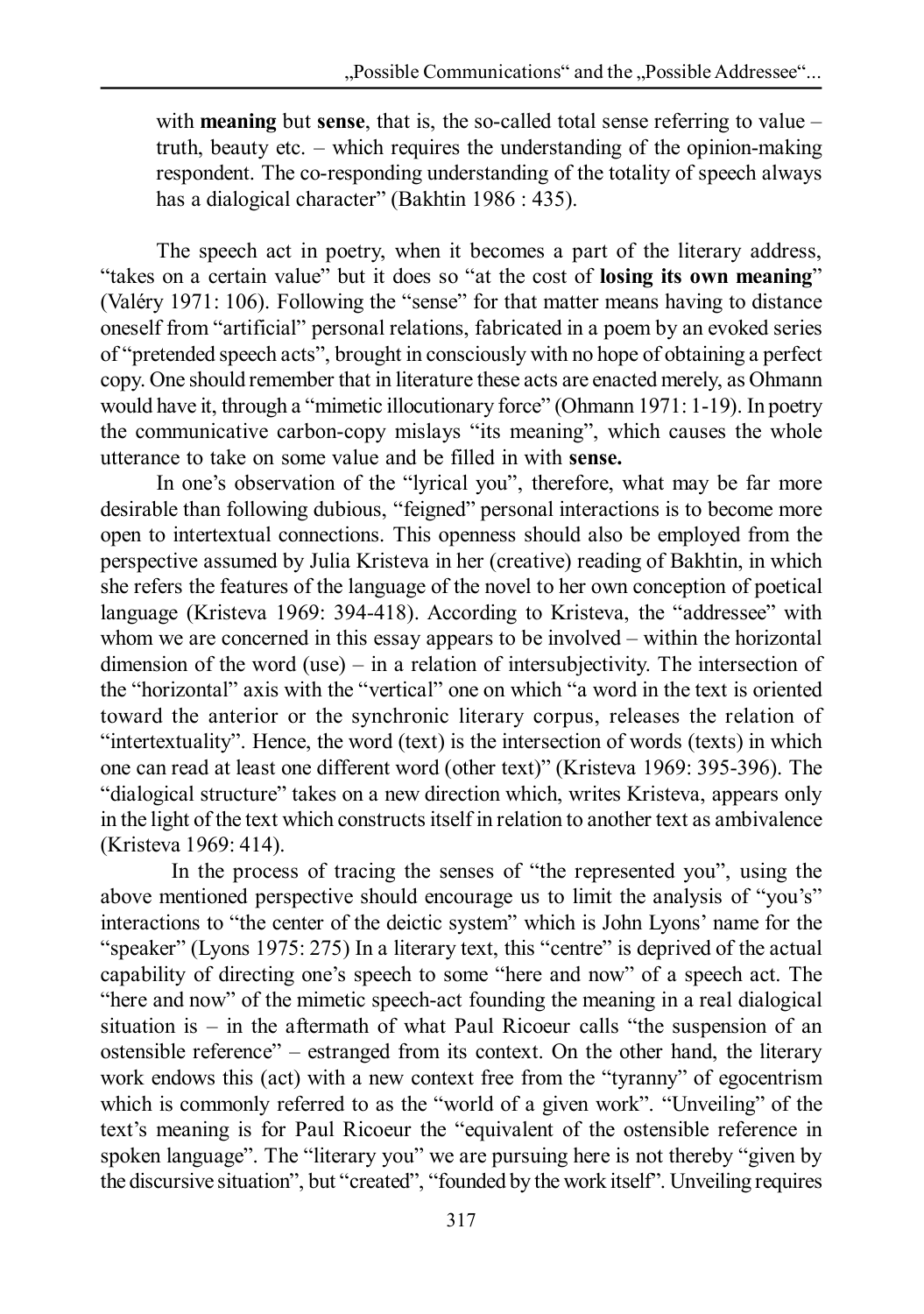one's being familiar with the "possible world of the work indicated through "nonostensible references of the text" (Ricoeur 1972, Ricoeur 1976).

When undertaking an analysis of the whole literary work from the point of view of the addressee, we should consider how it is possible for the meanings of the individual works to be revealed to us in the context of an intertextual interference of the semantically congruous worlds of You.

## **3.2. Possible worlds**

Venturing into the question of possible worlds, it would seem important to determine more precisely the issues connected with the transition from the elements of semantics (used basically in the studies of narration) to the practice of interpreting poetry. This is necessitated by – just like in prose studies – our awareness of the illusion of poetical language (speech) stimulated by a mimetic defamiliarisation of objects. From a pragmatic point of view, these object-defamiliarising circumstances can be generally defined as: (1) the world that the speaker and the addressee have in common, and (2) the world seen from the perspective of "actors", that is, the place and the moment of speaking (Lalewicz 1975: 28). The literary address, being separated from the actual "pragmatic situation", makes it difficult to see the presented "actors" as related to their "common world", a problem very characteristic of poetical discourse.

To shed further light on the issue, we might refer to Roman Ingarden and his theory of the literary work. Having posited the category of "quasi-judgements", Ingarden questioned literary interpretation as an act corresponding to reality, and therefore made strong advancements toward the semantics of "possible worlds". Quasi-judgements, which cannot be applied to the "actual world", only suggest "intentionally some problems within the represented world (Ingarden 1988 : 245), and, more importantly, "the intentionally created state of things make up their own self-contained world" (Ingarden 1988 : 239). Umberto Eco later defined such "possible textual worlds" as "cultural constructs" (Eco 1994: 190). Paul Ricoeur, in turn, regarded the "proposition of the world" as an interpretive challenge posited by the text. Consequently, to interpret, claims Eco, means "to explicate this kind of being-inthe-world which is unfolded before the text". Poetry, on the other hand, is to open new possibilities for the so called being-in-the-world, a term introduced by Heidegger. (Ricoeur 1975: 241).

Assuming that the role of the addressee is that of the "orientation centre" in individual literary works, we might have to enquire about the access code to its world.

The level of "literary representation" of a particular poetical work is an exceptionally concentrated index to a "possible world". Actually, this is a "possibility" for a given "communicative situation" to come to being. The assumption nourished by the semantics of the possible world seeks its philosophical motivation in Karl Popper and his famous Three Worlds, the three domains of human conscious activity: physical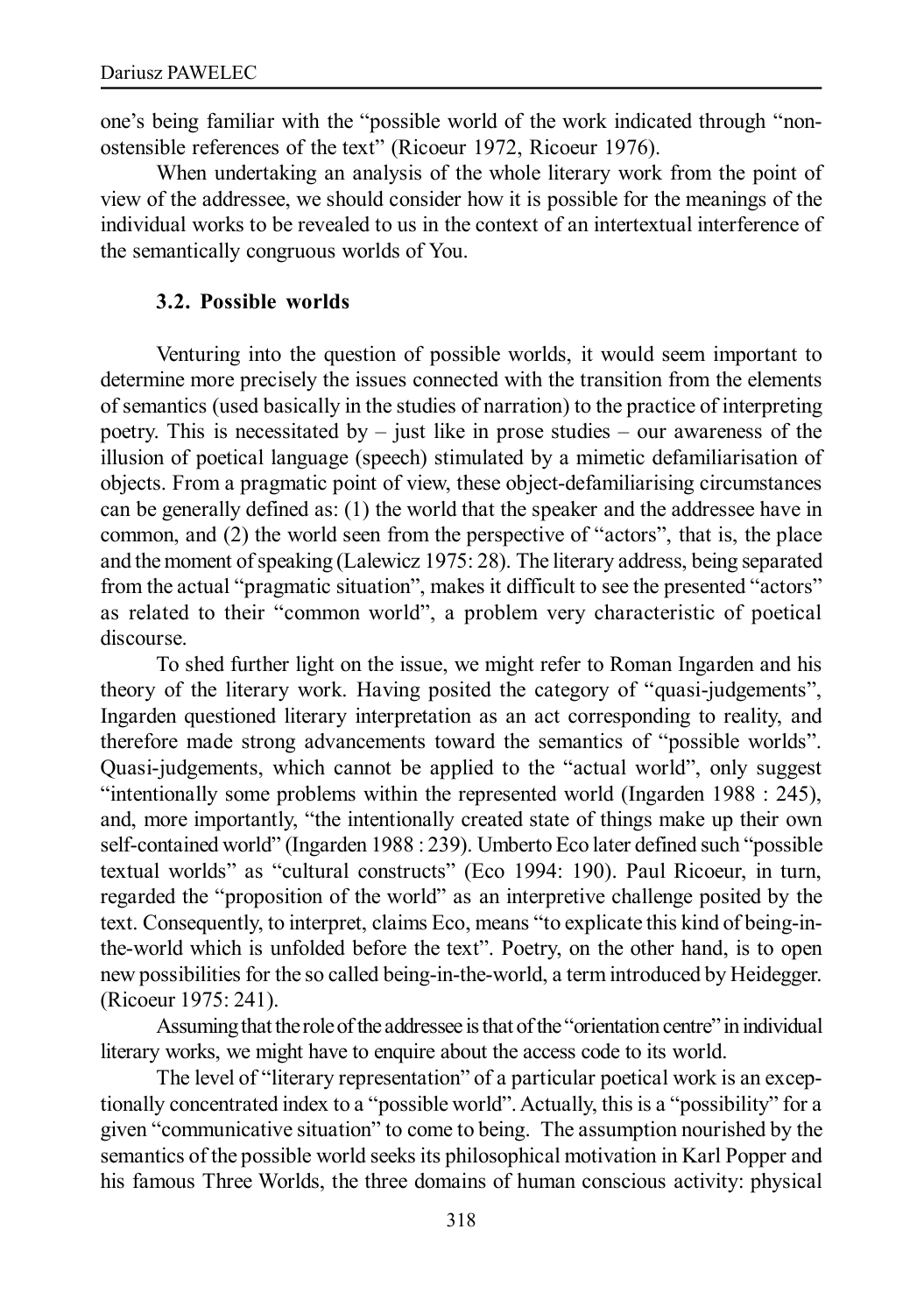and psychical, and "World Three" – the world of objective creations of the human mind. Roman Ingarden would rather write of "superadded reality" which means "being among many objects which are inherently different than objects and situations occurring in the so-called nature" (Ingarden 1987 [1972] : 35–37).<sup>2</sup> For Popper it is obvious that "World Three is not fiction – it *does* exist", which is testified to in how it influences other orders of being. (Popper 1984). Bearing this in mind, the question of whether things are "real" or "unreal" in the case of the lyrical address seems to be of lesser importance. Acknowledging this, we are also questioning the plausibility of the post-Austinian consideration of literary discourse as abuse, however uniform and pragmatic it may seem. According to this view, literary expression is a by-product of the so-called normal linguistic behaviour or, generally speaking, a "pragmatically deviated utterance". (Bogusławski 1982: 131–164). Once this is mentioned, it would also be relevant to verify the common view – at least as far as lyrical poetry is concerned – that the literary text feigns some communicative situation.

Dissembling, imitating, feigning etc. are the activities taking place within the auspices of a single speech act. The poetical address, on the other hand, treated as a whole does not feign anything, even if it is rendered as a series of sentences which are mimetic in character. Poetry should be considered therefore, to cite Jakobson again, as self-referential by nature. The illusoriness of the communicative situation on the level of "literary representation" – in fact weakening the bond between the "speaking I" and the "represented you" – opens new links and addresses enacted by the work, although their being brought about is not the effect of copying speech acts. The properties inherent to this specific opening, somewhat implied by the whole of the work, are what might be called "possible communications". As one co-participates in these communicative events one determines their character considerably in the very act of reading and interpreting – hence, it is relevant to mark the significance of the receptive behaviour here. Paraphrasing the introductory definitions concerning "possible worlds" by Eco, we can say that we are after communications which "are not directed presently to anybody, but they are possible and they depend on the propositional attitudes of somebody who confirms them" (Eco 1994: 188–189).

"Possible communications" proceeding in different directions eventually lead us to the *superaddressee* who, according to Bakhtin, "being treated to an ideally faithful perception/response in various epochs, assuming receptive circumstances are different in each case, is exposed to diverse ideological concretisations (God, absolute truth, the judgement of impartial human conscience, nation, the verdict of history, science, etc.)" (Bakhtin 1986: 436).

<sup>2</sup> He means, in other words, quasi-reality, i.e. "domains of arts, science, law and technology", "historical reality", "and that what we call value: the good, the beautiful, truthfulness, justice, etc."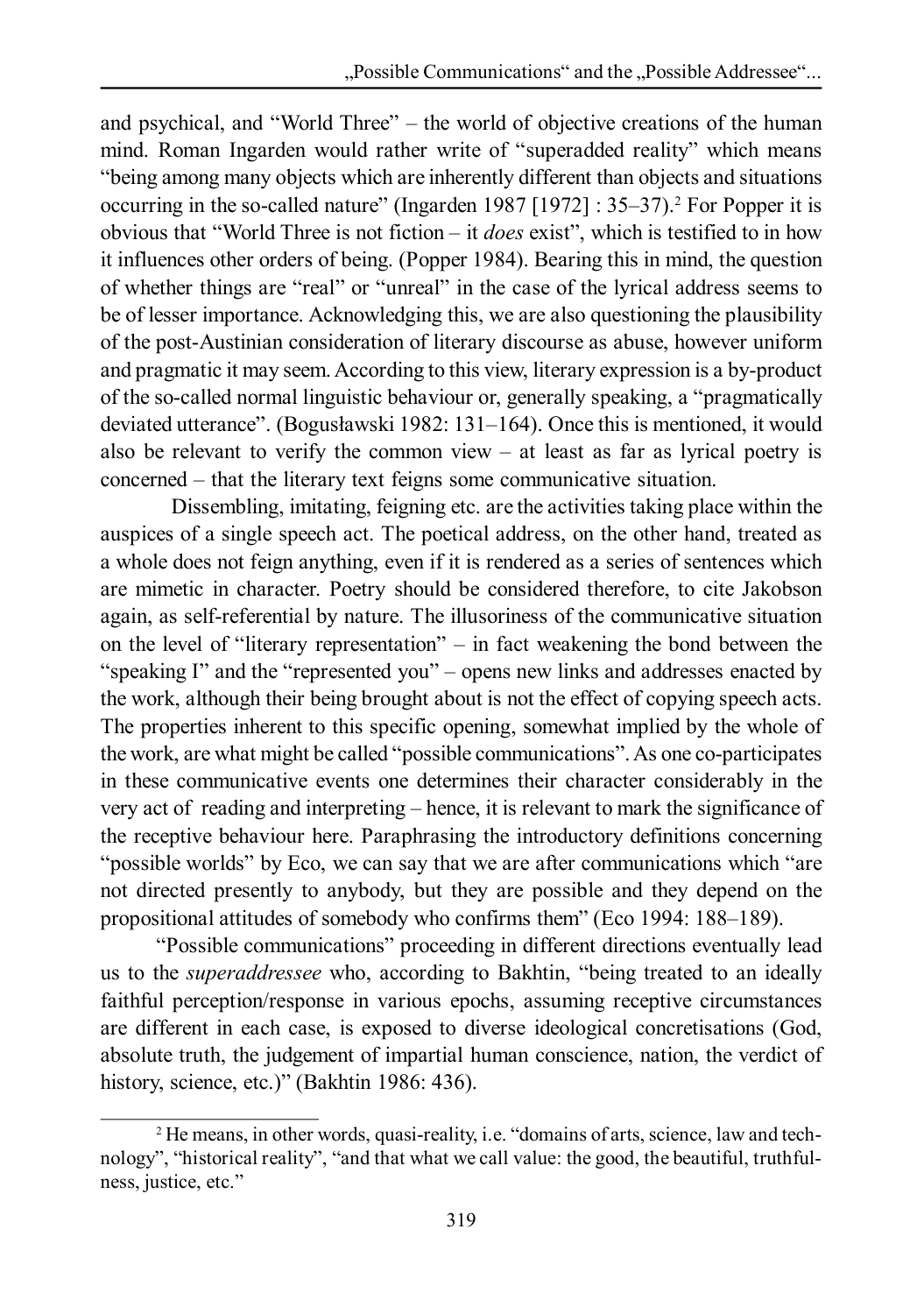The historically inconstant concretisations of various participants of the particular "possible communications" are approachable for study in the form of conventions. And so, in our case, the given convention of the "represented addressee", is the sum of instances of his being confirmed by his "partners" within a specific integration network. This includes poems, periodicals, volumes and other works which are motivated by some semantic integration of the whole together with the critical literature referring to it. One may say that the sense generated by the whole in a way "transcends" the particular elements constituting it, for it refers to figures represented in other texts. Playing an important part in this process of forming the historico-literary convention of the "lyrical you" are all sorts of ways of imitating feigning the chosen modalities, "acts" or, to use Bakhtin's term, "kinds of speech" Bakhtin 1986 : 348–402).

# **4. Possible communications**

Imitating a speech act, or, as Bakhtin would have it, literary "playing" with speech genres, performs the function of "borrowing" of the property of the "*real* world" (Eco 1994: 192). The mimetic address to You – being simultaneously a personification device – presupposes, as it were, the obviousness of their having to be partners of "possible communications", including those most implausible from the point of view of the textual empiricalness, e.g. talking to stones, or "relating to the deceased, dead people". These communications become a kind of spiritual actuality which tries to break free from the confines of the "third world" of ideas.

We can repeat a question posed by Michel Beaujour's at this point: "is it possible to choose between hieropoetics and sociopoetics? (Beaujour 1980: 17–18). And it would be hard to get a univocal answer.

On the level of literary representation this *de facto* implies, that there are two principal kinds of addressee: non-human – the "you of hieropoetics" (God, animation through "magical *residuum*": a tree, a stone, etc.), and personal – the "*you* of sociopoetics".

Looking for this "spiritual relationship to other people" in poetry, we venture toward a personalised You which is determined by various epithets: universal, transposed, individual. It could be the You of the departed person, for example, a "detached you"<sup>3</sup> , or an imaginary person, a "phantasm", which brings us to sociopoetics, in which the poetical text is considered as an actualisation of speech acts and rhetorical functions.

In my conviction, the represented addressee of contemporary poetry is unlikely to reflect any personality model of an epoch or an ideal cultural type. Accordingly, our speaking to You does not necessitate a description of his/her image, but the contact as such, i.e. the relation itself. It is then in the wake of a relation that specific poetical aspirations toward the personality of You are born.

<sup>3</sup> A term used by J. Lewin term when he discusses Pasternak: *I Live with your Photograph*. (Lewin 1988 : 264).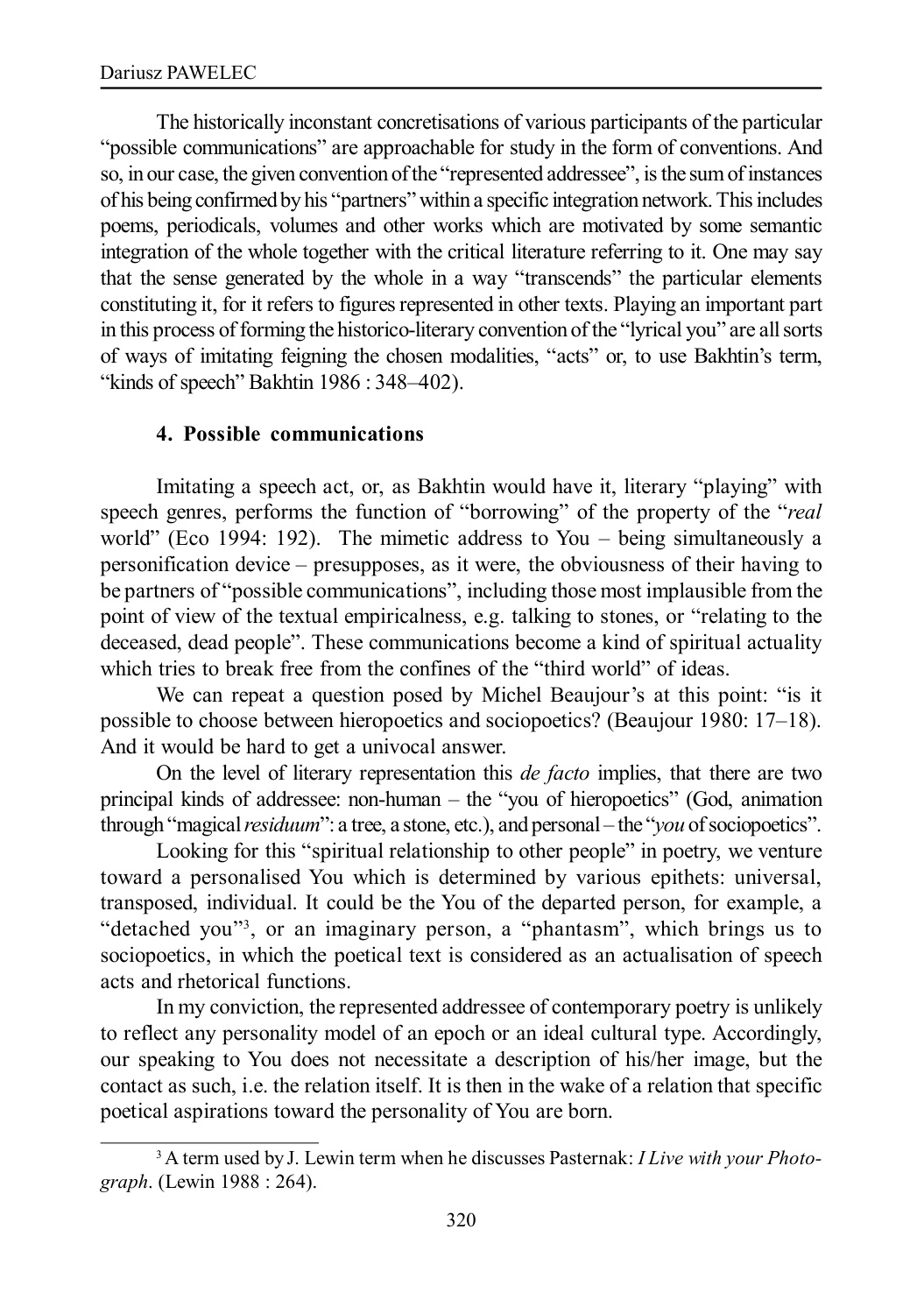For this reason, we do not perceive the addressee here, as identical with the lyrical hero, for instance, which, generally speaking, is possible in different approaches. We would not want to read You evoked in a poem, even if this is performed as an instance of semantic fullfilment, as a theme. We would rather perceive You through the prism of relations through which he/she approaches us, or which lead us to him/ her. Nearly always these relations, that is, the deployment of second-person forms "not only lay down the condition under which the text is comprehensible but constitute the content of the text itself" (Mayenowa 1987: 22). We wish to understand the "content" as a "place of perpetuating contacts" (Opacki 1995: 172). What is poetical according to the contemporary formula of addressee-oriented poetry is transposed from "communiqué" to "contact" (the content of the intricate formula "toward You"). What triumphs here is the phatic function, "the only one attributable to both people and birds", as Jakobson remarks, "the first function successfully performed by children" (Jakobson 1960). The dominance of this widely understood "phaticity" in the event of almost every poem, is confirmed by the question posed in *Meridian* by Paul Celan, a poet known for his persistent clinging to apostrophic structures: "But in just this way doesn't the poem stand right here, in an encounter – *in the mystery of an encounter*?"

"The poem wants to reach an Other, it needs this Other, it needs a *vis-a-vis*. It seeks it out, speaks toward it" (Celan 1998: 335).

Each evocation of the Lyrical You testifys the need for such a contact with the other person – it implies adjusting oneself to "some reality which could be *spoken toward*". *Speaking toward* implies a mere "talking to" but it equally entails a perpetuation of a desirable contact. A poem speaks of an encounter, it is a possibility of an encounter which it determines.

In the case of a "real discourse" (face to face), the other person, as Emmanuel Levinas claims, "breaks free from any possession", he is "by no means an object" (Levinas 1993). "He who says You does not have anything for his object", wrote Martin Buber many years earlier (Buber 1992: 40). In his view, "being there, encounter, relation" denote "the real present" in which: You comes to being" (Buber 1992: 45). Although it may be said that literature as such is unlikely to meet this condition, this "presence" is attempted in poetry which is formulated in the second person singular; what may be possible to achieve here is the state of "radical topicality" (Ingarden 1988 : 304). We could also conceive of this actuality in the categories of "possible communications", possible "at all times and in every moment" or, as Gadamer would have it, "in an imagined place and gnomic presence" (Gadamer 1970: 96).

In a lyrical address the problem of the "pastness" of things (when and where they happened) is actually resolved. In the event of poetical speech, some You or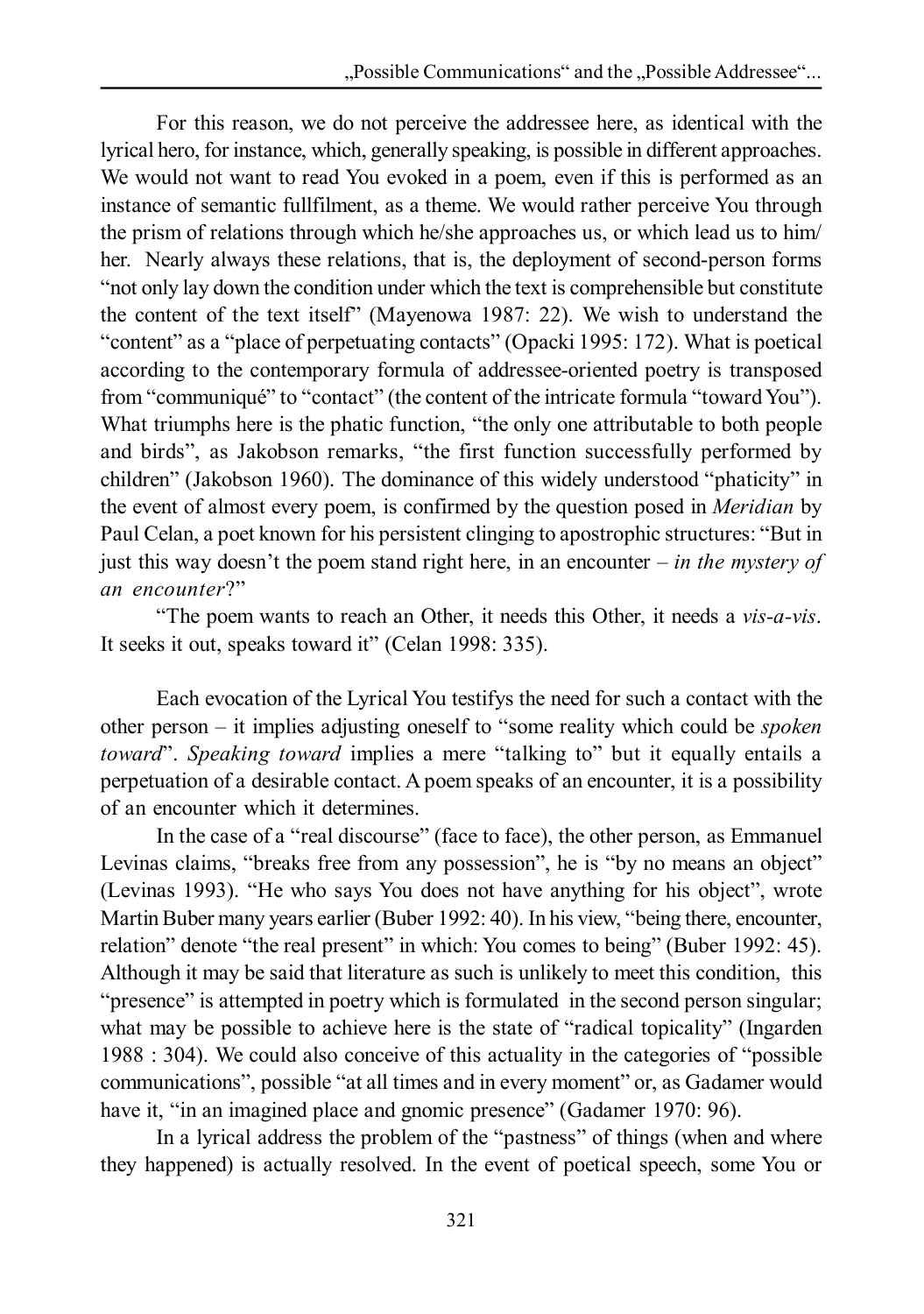"Thou" comes to being in every moment, because "the poem itself has only this one, unique, momentary present.<sup>4</sup>

Considered from the position of the subject, the "You of discourse" becomes first and foremost its experience, it determines and helps some I to constitute itself. The You invoked in poetry, however, "refuses to be possessed" by I, and, once it is invoked, it is remained in language. So if he – "the main character" – is the object of poetical speech (the theme), and  $I - "the subject" - is the typical "persona", that is,$ the outwardly-presented mask, then the "addressee" emerges here as a projection, wanting, dreaming of or desiring a given You. The poetry of the second person gives us the possibility of a renewal or coming to being of his world. What is contained in these communicative proposals registered in poems which "attempt at (a) presence", is a rhetorical reflex as well as a socio-historical mediation by live speech and tradition. These communications, which identify themselves against the reference to literary conventions and genre pursuits, create a new network of social relations made accessible by poetry, constructed around the invoked addressee of the "incomplete dialogues", who might also be called the "possible you" or the "desirable you".

Posing the question "who are You", we may claim that "the very question of You is all we know of him" (Rosenzweig 1976), and be nevertheless apt to answer: "the whole world."

#### **ЛИТЕРАТУРА // BIBLIOGRAPHY**

- **Bakhtin 1986:** Bakhtin, Michail. *Estetyka twórczości słownej [Estietika slowiesnogo tworczestwa]*, translated by D. Ulicka. Warszawa: PIW.
- **Beaujour 1980:** Beaujour, Michel. *Genus Universum*, Glyph 7 (Baltimore and London).

**Benveniste 1966:** Benveniste, Émil. *Problemes de linguistique generale. 1.* (Paris)

- **Bogusławski 1982:** Bogusławski, Andrzej. *Przyczynek do rozważań nad pojęciem odbioru literackiego*, in *Wypowiedź literacka a wypowiedź filozoficzna*, edited by M. Głowiński and J. Sławiński. Wrocław: Ossolineum.
- **Buber 1992 [1954]:** Buber, Martin. *Ja i Ty [Ich und Du],* translated by J. Doktor. Warszawa: PAX.
- **Celan 1998 [1960]:** Celan, Paul. *Meridian*, in: *Utwory wybrane,* translated by F. Przybylak Kraków: WL
- **Eco 1994 [1979**]**:** Eco Umberto. *Lector in fabula,* translated by P. Salwa. Warszawa: PIW.
- **Gadamer 1967:** Gadamer, Hans Georg. *Kleine Schriften, I, Philosophie, Hermeneutik*. Tübingen: J. C. B. Mohr [Paul Siebeck].
- **Gadamer 1970:** Gadamer, Hans Georg. *Czy poeci milkną?* [*Verstummen die Dichter?*, *Zeitwende/Die neue Furche* 41. Jg., Heft 5, September.], translated by M. Łukasiewicz. Warszawa : IBL.
- **Gadamer 1975 [1960]:** Gadamer, Hans Georg. *Wahrheit und Methode. Grundzüge einer philosophischen Hermeneutik.* Tübingen: J. C. B. Mohr [Paul Siebeck].

<sup>4</sup> *Punktuelle Gegenwart.*